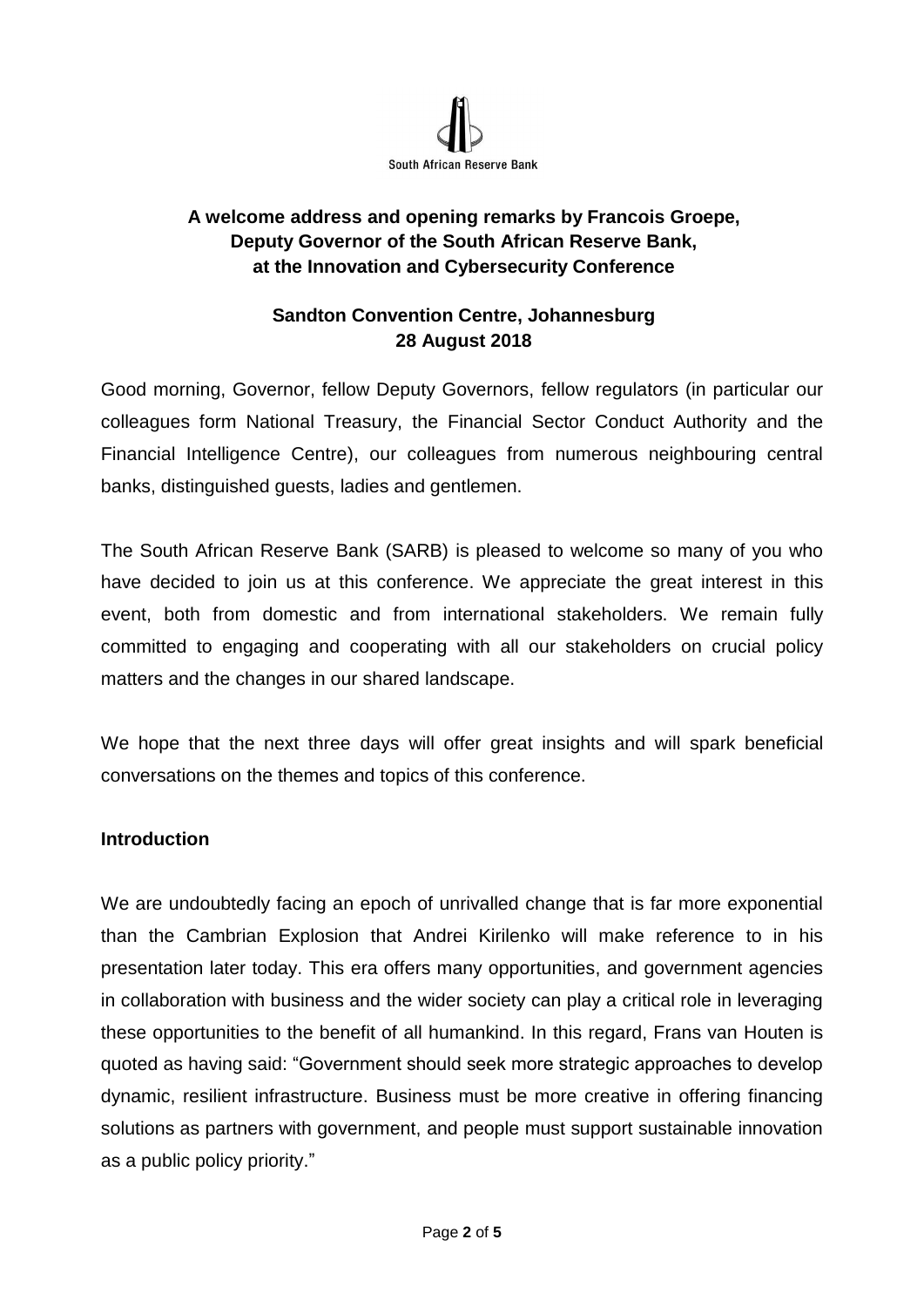Conferences such as these are part of a collaborative effort in our mission to deepen our insights into and understanding of innovation and cybersecurity. We hope that you too will benefit from these proceedings and will emerge from this conference with an expanded knowledge on these critical issues that we will be covering over the next three days.

The genesis of this conference dates back to 2016 when the SARB organised and hosted its first Cybersecurity Conference. That conference underlined the importance of cybersecurity and cyber-resilience. In 2017, the SARB hosted the first Payments Innovation Conference in collaboration with domestic and international payments stakeholders. This Payments Innovation Conference sought to develop more profound insights into the innovations emerging in the payments ecosystem, while facilitating a better understanding of the role of innovation and regulatory frameworks in the payments industry.

However, we cannot engage in conversations about the remarkable amount of innovation taking place in the financial services industry without addressing the cyber-threats that we also face. It was therefore prudent for the SARB to, this time, merge the two conferences into one.

This Innovation and Cybersecurity Conference will focus on the following five themes:

- Emerging innovations
- Leveraging new technologies
- $\bullet$  Innovation and the regulator challenges and opportunities
- Cybersecurity trends
- The South African journey getting to harmonisation and action

I will now make some brief introductory remarks before handing over to the Governor of the SARB, Mr Lesetja Kganyago, to deliver the opening address on 'Disruptive innovation and cybersecurity: the South African Reserve Bank's perspective and response'.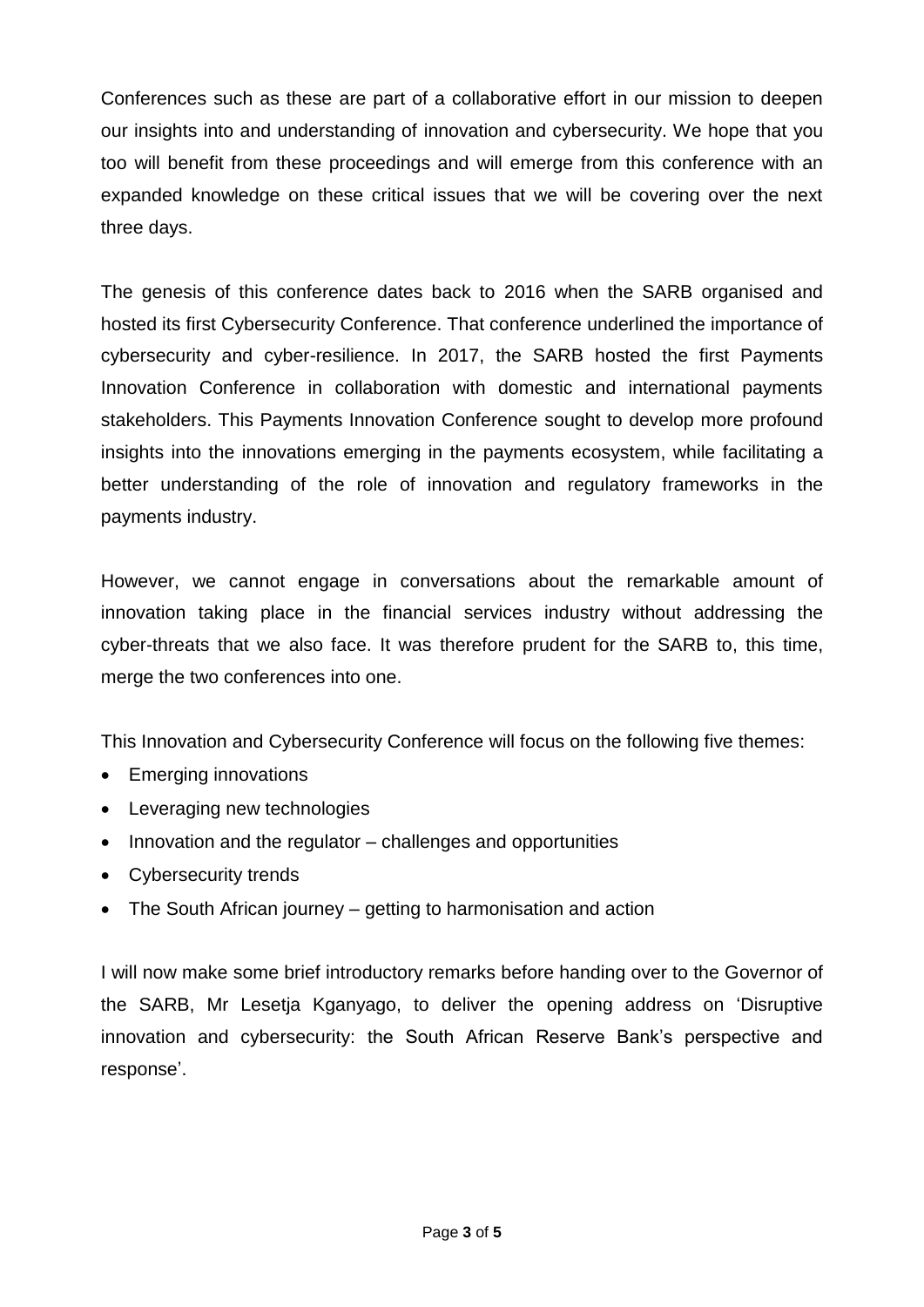#### **Innovation**

 $\overline{a}$ 

It is becoming evident that the ever-accelerating pace of emerging technological innovation, notwithstanding all its advantages, is disruptive to the financial services being offered by financial institutions, and it also poses some challenges for regulators. Innovation introduces new players to the financial services industry and enables incumbent industry participants to expand the scope of their financial offerings. Innovation generally leads to the expansion of markets and greater efficiencies, and could potentially result in lower costs for the end user of financial products and/or services. Regulators taking positions to enable innovation and competition stand to benefit, among others, consumers.

In PricewaterhouseCoopers' (PwC) 21st Chief Executive Officer (CEO) Survey<sup>1</sup>, both cyber-threats and the speed of technological change make it into the top six anxieties that keep CEOs awake at night. Through this Innovation and Cybersecurity Conference, we will, for example, explore, in a round table discussion with industry leaders moderated by Governor Kganyago, 'how exponential technology will drive change in the current financial sector landscape'. This topic is particularly relevant because exponential technology has the ability to threaten the survival of firms that are highly successful today, even if they spend large amounts on innovation initiatives. It was Steve Jobs who said: "Innovation has nothing to do with how many R&D dollars you have. When Apple came up with the Mac, IBM was spending at least 100 times more on R&D. It is not about money. It's about the people you have, how you're led, and how much you get it!"

Financial institutions must keep pace with what is happening in the technological sphere if they are to remain relevant and are to survive. Environmental forces such as innovation invariably create both threats and opportunities for all the role players, no less so than in the financial industry. There is an adage that says: "Adapt quickly to change or perish seamlessly without change in the 21st century."

<sup>1</sup> See PwC's 21st CEO Survey, *The anxious optimist in the corner office*, available at [https://www.pwc.com/gx/en/ceo-survey/2018/pwc-ceo-survey-report-2018.pdf.](https://www.pwc.com/gx/en/ceo-survey/2018/pwc-ceo-survey-report-2018.pdf)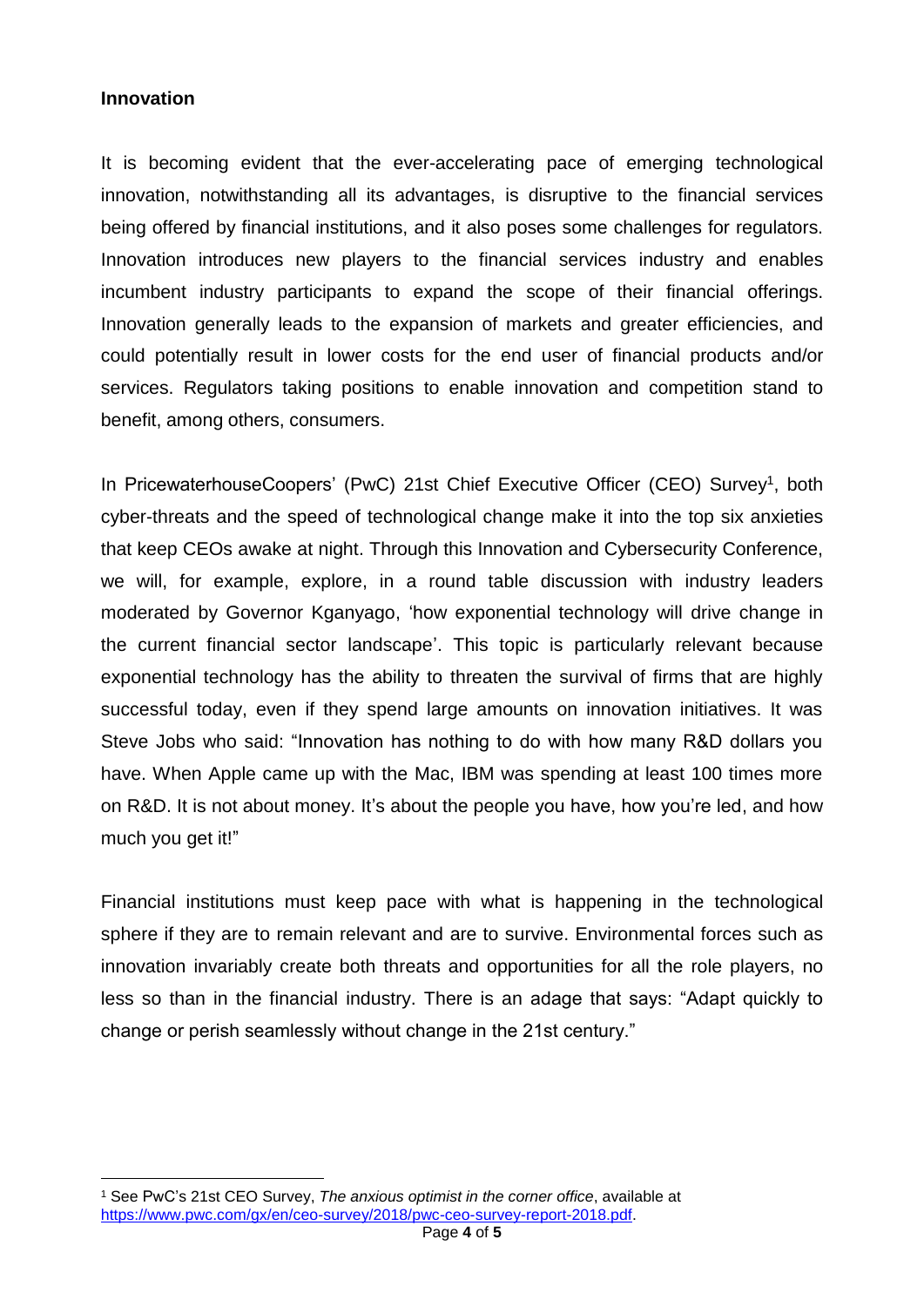# **Cybersecurity**

As financial institutions and infrastructure service providers evolve to keep up with the pace of technological change such as application programming interfaces, distributed ledger technologies, artificial intelligence and cloud-computing, just to mention a few, sophisticated cybercriminals continue to target banking and payment systems, with the potential to disrupt their operations and potentially cause harm to the broader financial system and even the entire economy. But it is not only technological progress and innovation that increase cyber-risk; cyber-threats may also undermine innovation. It was James Comey, the former FBI<sup>2</sup> Director, who said: "The diverse threats we face are increasingly cyber-based. Much of America's most sensitive data is stored on computers. We are losing data, money, and ideas through cyber-intrusions. This threatens innovation."

It is thus essential that these kinds of risks are well understood and that all financial institutions and market infrastructures are secured against cyberattacks. The financial services industry should strive to have cybersecurity practices in place that are agile and responsive to emerging cyberspace activities and developments.

Through this Innovation and Cybersecurity Conference, we will learn more about the emerging types of cyber-threats and cyberattacks facing the financial ecosystem. We will discuss the risk management practices, controls and defence mechanisms that the financial sector should adopt to deal with these cyber-threats and cyberattacks.

This conference is also a platform to collaborate on cyber-resilience through national and industry-specific cyber-response structures in the interest of financial stability and financial security in South Africa.

# **Closure**

 $\overline{a}$ 

Allow me to extend a special word of thanks to speakers and panellists, both local and those from abroad, who have agreed to participate in this conference and to share their insights and experience with us.

<sup>2</sup> Federal Bureau of Investigation (United States)